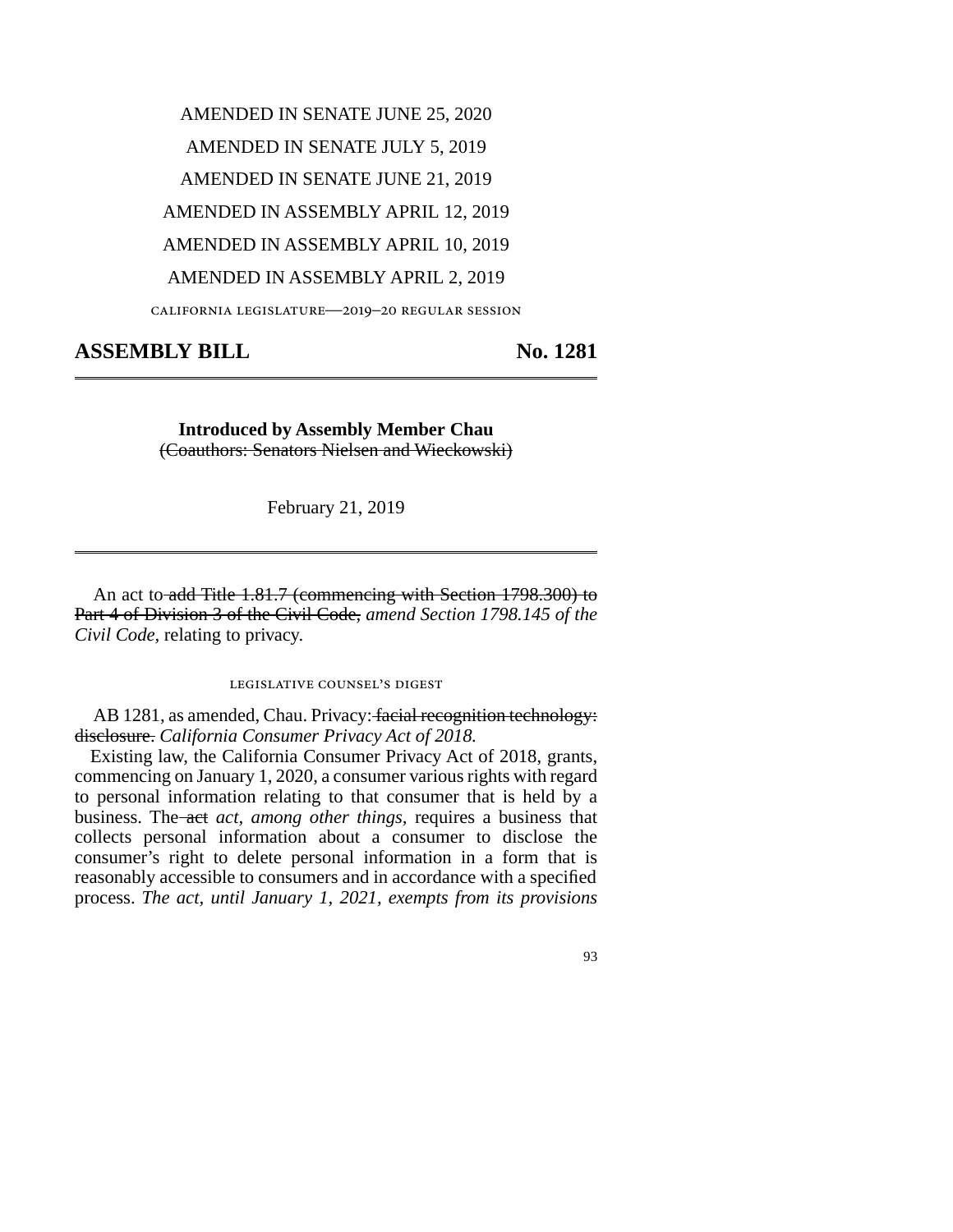*certain information collected by a business about a natural person in the course of the natural person acting as a job applicant, employee, owner, director, officer, medical staff member, or contractor, as specified. The act also, until January 1, 2021, exempts from specified provisions personal information reflecting a written or verbal communication or a transaction between the business and the consumer, if the consumer is a natural person who is acting as an employee, owner, director, officer, or contractor of a company, partnership, sole proprietorship, nonprofit, or government agency and whose communications or transaction with the business occur solely within the context of the business conducting due diligence regarding, or providing or receiving a product or service to or from that company, partnership, sole proprietorship, nonprofit, or government agency.*

This bill, commencing on July 1, 2020, would require a business in California that uses facial recognition technology to disclose that usage in a physical sign that is clear and conspicuous at the entrance of every location that uses facial recognition technology, as defined. The bill would require that sign to be displayed in a specified manner and to include information about where an individual can find more information about the purposes for which the business uses facial recognition technology. The bill, commencing on July 1, 2020, would make a business that violates these provisions liable for specified civil penalties. The bill would authorize the Attorney General, a district attorney, a county counsel, a city attorney, or a city prosecutor to bring a civil action to collect these penalties, and if the Attorney General brings the action, would require that  $\frac{1}{2}$  of the penalties collected be paid to the treasurer of the county in which the judgment was entered, and  $\frac{1}{2}$  to the General Fund, as provided.

*This bill would extend both exemptions until January 1, 2022.* 

*This bill would specify that the operation of this extension is contingent upon voters not approving a specified ballot proposition at the November 3, 2020, statewide general election.* 

Vote: majority. Appropriation: no. Fiscal committee: yes. State-mandated local program: no.

*The people of the State of California do enact as follows:* 

 line 1 *SECTION 1. Section 1798.145 of the Civil Code is amended*  2 to read: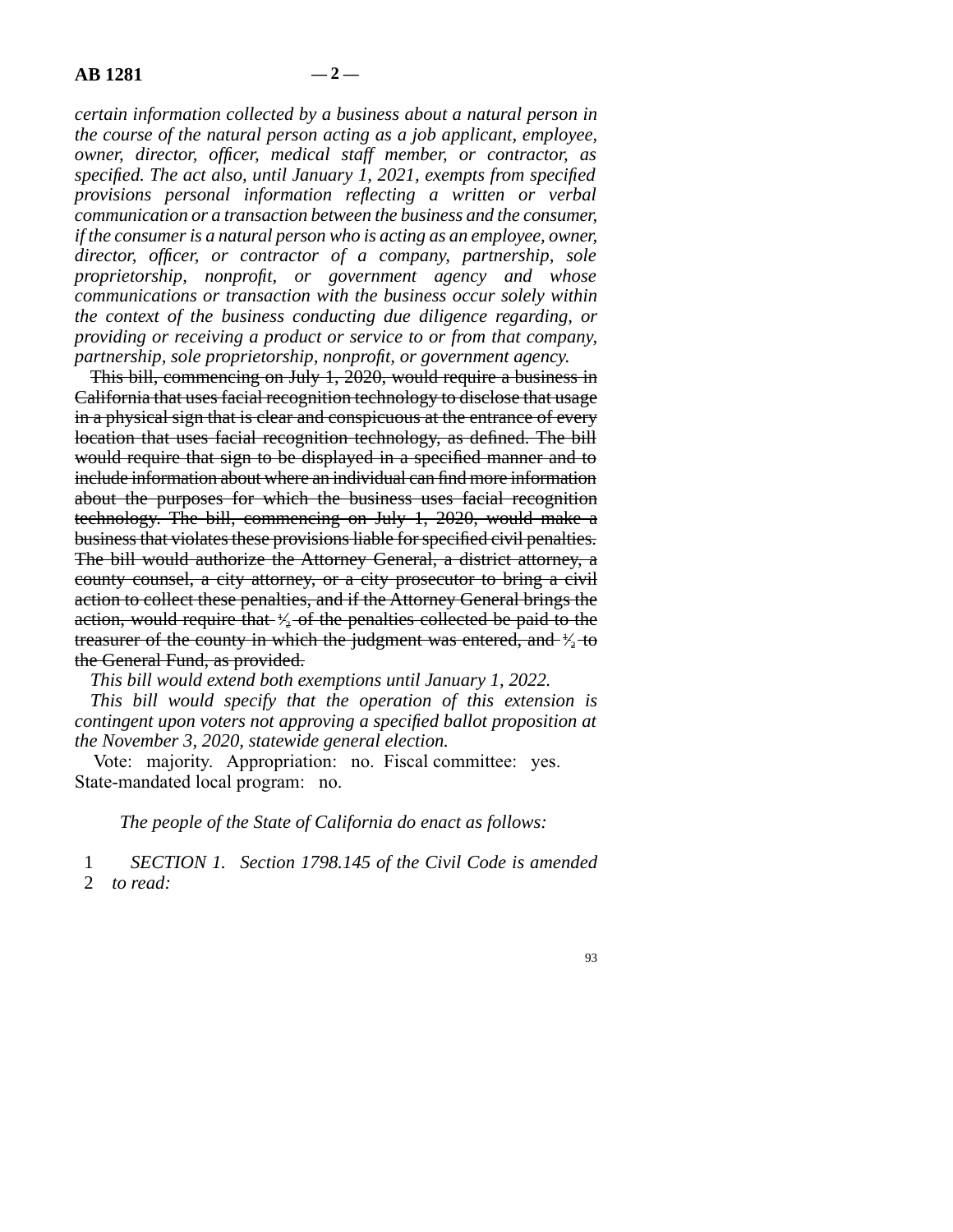1 1798.145. (a) The obligations imposed on businesses by this 2 title shall not restrict a business' ability to:

3 (1) Comply with federal, state, or local laws.

4 (2) Comply with a civil, criminal, or regulatory inquiry, 5 investigation, subpoena, or summons by federal, state, or local 6 authorities.

7 (3) Cooperate with law enforcement agencies concerning 8 conduct or activity that the business, service provider, or third 9 party reasonably and in good faith believes may violate federal, 10 state, or local law.

11 (4) Exercise or defend legal claims.

12 (5) Collect, use, retain, sell, or disclose consumer information

13 that is deidentified or in the aggregate consumer information.

14 (6) Collect or sell a consumer's personal information if every 15 aspect of that commercial conduct takes place wholly outside of 16 California. For purposes of this title, commercial conduct takes 17 place wholly outside of California if the business collected that 18 information while the consumer was outside of California, no part 19 of the sale of the consumer's personal information occurred in 20 California, and no personal information collected while the 21 consumer was in California is sold. This paragraph shall not permit 22 a business from storing, including on a device, personal information 23 about a consumer when the consumer is in California and then 24 collecting that personal information when the consumer and stored<br>25 personal information is outside of California. personal information is outside of California. 26 (b) The obligations imposed on businesses by Sections 1798.110 27 to 1798.135, inclusive, shall not apply where compliance by the

28 business with the title would violate an evidentiary privilege under 29 California law and shall not prevent a business from providing the 30 personal information of a consumer to a person covered by an 31 evidentiary privilege under California law as part of a privileged 32 communication.

33 (c) (1) This title shall not apply to any of the following:

34 (A) Medical information governed by the Confidentiality of 35 Medical Information Act (Part 2.6 (commencing with Section 56) 36 of Division 1) or protected health information that is collected by

37 a covered entity or business associate governed by the privacy,

38 security, and breach notification rules issued by the United States

39 Department of Health and Human Services, Parts 160 and 164 of

40 Title 45 of the Code of Federal Regulations, established pursuant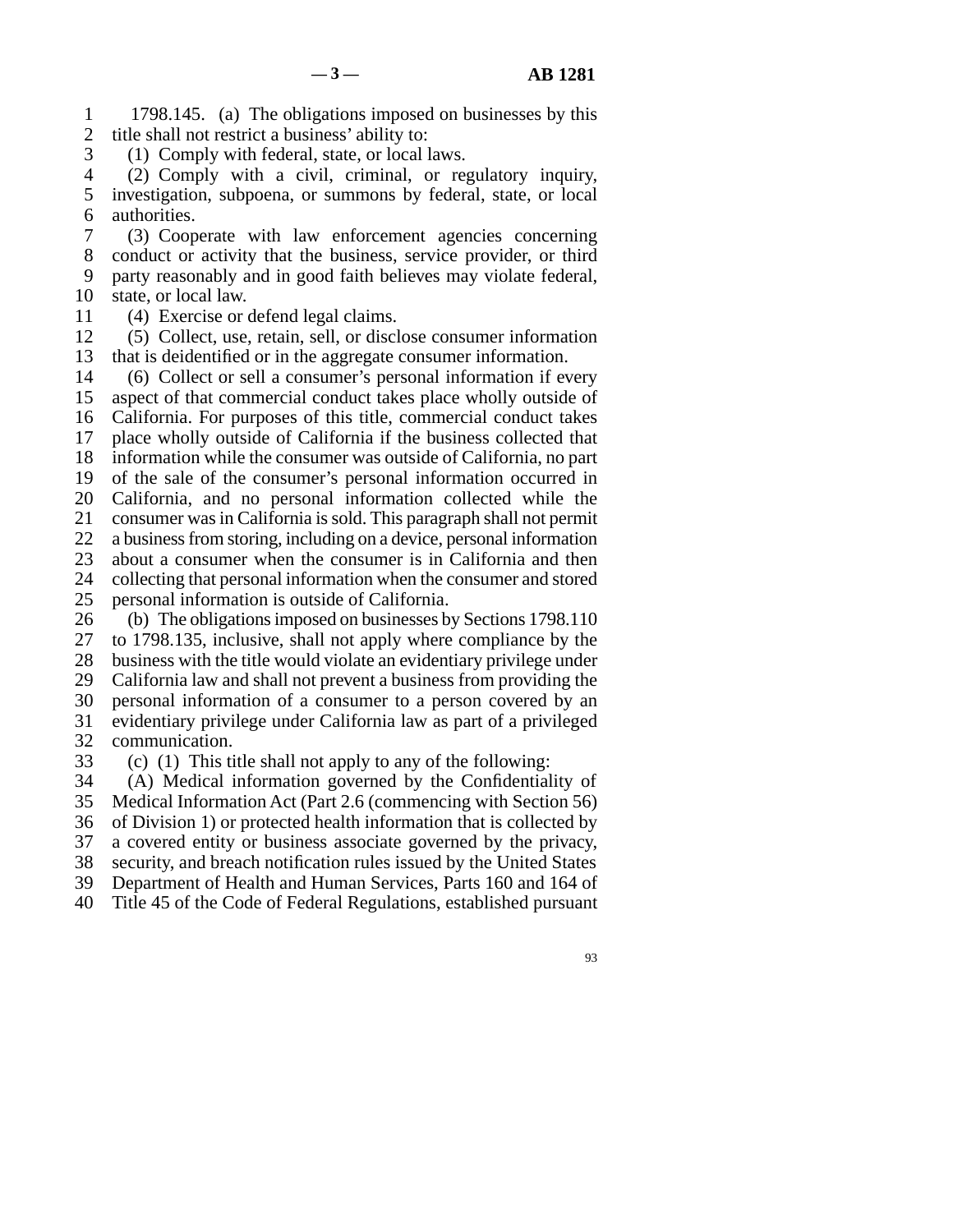line 1 to the Health Insurance Portability and Accountability Act of 1996

2 (Public Law 104-191) and the Health Information Technology for<br>3 Economic and Clinical Health Act (Public Law 111-5).

Economic and Clinical Health Act (Public Law 111-5).

4 (B) A provider of health care governed by the Confidentiality

5 of Medical Information Act (Part 2.6 (commencing with Section

line 6 56) of Division 1) or a covered entity governed by the privacy,

7 security, and breach notification rules issued by the United States

8 Department of Health and Human Services, Parts 160 and 164 of

9 Title 45 of the Code of Federal Regulations, established pursuant

10 to the Health Insurance Portability and Accountability Act of 1996 11 (Public Law 104-191), to the extent the provider or covered entity

12 maintains patient information in the same manner as medical

13 information or protected health information as described in 14 subparagraph  $(A)$  of this section.

 $15$  (C) Information collected as part of a clinical trial subject to the 16 Federal Policy for the Protection of Human Subjects, also known 17 as the Common Rule, pursuant to good clinical practice guidelines 18 issued by the International Council for Harmonisation or pursuant

19 to human subject protection requirements of the United States

20 Food and Drug Administration.

21  $(2)$  For purposes of this subdivision, the definitions of "medical" 22 information" and "provider of health care" in Section 56.05 shall 23 apply and the definitions of "business associate," "covered entity," 24 and "protected health information" in Section 160.103 of Title 45<br>25 of the Code of Federal Regulations shall apply. of the Code of Federal Regulations shall apply.

26 (d) (1) This title shall not apply to an activity involving the collection, maintenance, disclosure, sale, communication, or use collection, maintenance, disclosure, sale, communication, or use 28 of any personal information bearing on a consumer's credit 29 worthiness, credit standing, credit capacity, character, general 30 reputation, personal characteristics, or mode of living by a 31 consumer reporting agency, as defined in subdivision (f) of Section 32 1681a of Title 15 of the United States Code, by a furnisher of 33 information, as set forth in Section 1681s-2 of Title 15 of the 34 United States Code, who provides information for use in a 35 consumer report, as defined in subdivision (d) of Section 1681a 36 of Title 15 of the United States Code, and by a user of a consumer 37 report as set forth in Section 1681b of Title 15 of the United States 38 Code.

39 (2) Paragraph (1) shall apply only to the extent that such activity 40 involving the collection, maintenance, disclosure, sale,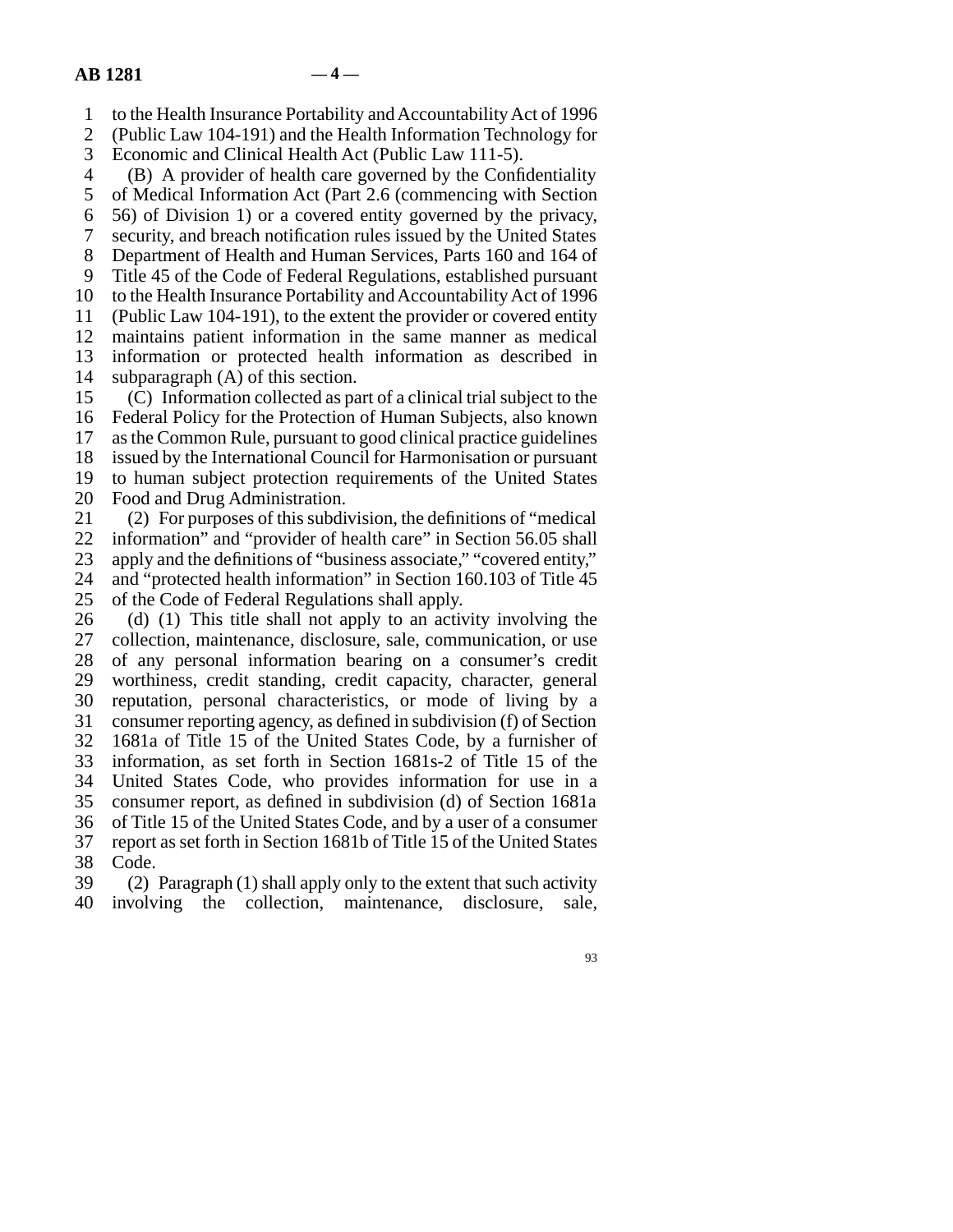1 communication, or use of such information by that agency, 2 furnisher, or user is subject to regulation under the Fair Credit 3 Reporting Act, section 1681 et seq., Title 15 of the United States 4 Code and the information is not used, communicated, disclosed, 5 or sold except as authorized by the Fair Credit Reporting Act.

line 6 (3) This subdivision shall not apply to Section 1798.150.

7 (e) This title shall not apply to personal information collected, 8 processed, sold, or disclosed pursuant to the federal 9 Gramm-Leach-Bliley Act (Public Law 106-102), and implementing 10 regulations, or the California Financial Information Privacy Act 11 (Division 1.4 (commencing with Section 4050) of the Financial 12 Code). This subdivision shall not apply to Section 1798.150.

13 (f) This title shall not apply to personal information collected, 14 processed, sold, or disclosed pursuant to the Driver's Privacy 15 Protection Act of 1994 (18 U.S.C. Sec. 2721 et seq.). This 16 subdivision shall not apply to Section 1798.150.

17 (g) (1) Section 1798.120 shall not apply to vehicle information 18 or ownership information retained or shared between a new motor 19 vehicle dealer, as defined in Section 426 of the Vehicle Code, and 20 the vehicle's manufacturer, as defined in Section 672 of the Vehicle 21 Code, if the vehicle or ownership information is shared for the 22 purpose of effectuating, or in anticipation of effectuating, a vehicle 23 repair covered by a vehicle warranty or a recall conducted pursuant 24 to Sections 30118 to 30120, inclusive, of Title 49 of the United 25 States Code, provided that the new motor vehicle dealer or vehicle States Code, provided that the new motor vehicle dealer or vehicle 26 manufacturer with which that vehicle information or ownership 27 information is shared does not sell, share, or use that information 28 for any other purpose.

29  $(2)$  For purposes of this subdivision:

30 (A) "Vehicle information" means the vehicle information 31 number, make, model, year, and odometer reading.

32 (B) "Ownership information" means the name or names of the 33 registered owner or owners and the contact information for the 34 owner or owners.

35 (h) (1) This title shall not apply to any of the following:

36 (A) Personal information that is collected by a business about 37 a natural person in the course of the natural person acting as a job 38 applicant to, an employee of, owner of, director of, officer of, 39 medical staff member of, or contractor of that business to the extent 40 that the natural person's personal information is collected and used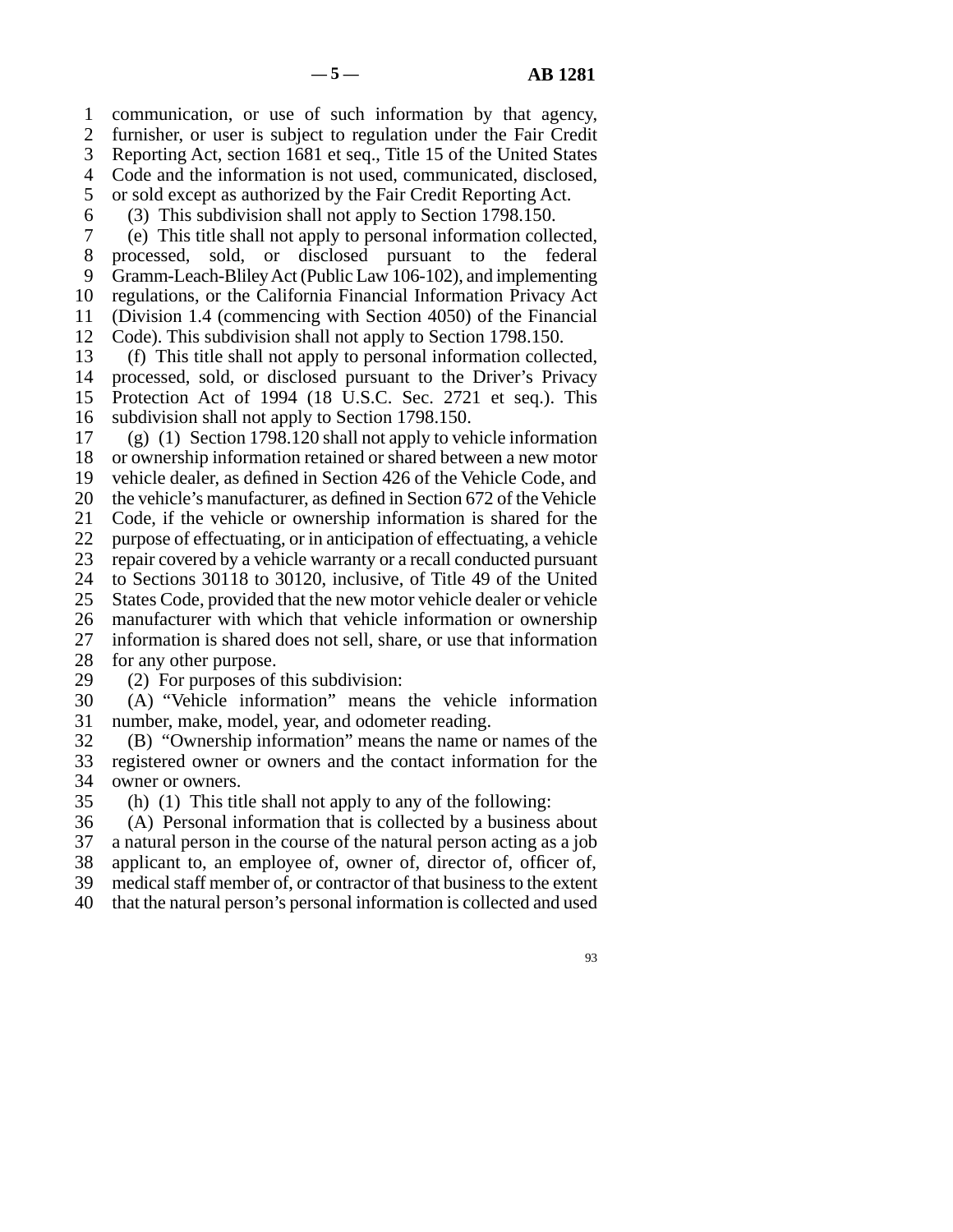line 1 by the business solely within the context of the natural person's

2 role or former role as a job applicant to, an employee of, owner<br>3 of, director of, officer of, medical staff member of, or a contractor

of, director of, officer of, medical staff member of, or a contractor

4 of that business.

5 (B) Personal information that is collected by a business that is

6 emergency contact information of the natural person acting as a

line 7 job applicant to, an employee of, owner of, director of, officer of,

8 medical staff member of, or contractor of that business to the extent

9 that the personal information is collected and used solely within

10 the context of having an emergency contact on file.

11 (C) Personal information that is necessary for the business to 12 retain to administer benefits for another natural person relating to 13 the natural person acting as a job applicant to, an employee of, 14 owner of, director of, officer of, medical staff member of, or 15 contractor of that business to the extent that the personal 16 information is collected and used solely within the context of 17 administering those benefits.

 $18$  (2) For purposes of this subdivision:

19 (A) "Contractor" means a natural person who provides any 20 service to a business pursuant to a written contract.

21 (B) "Director" means a natural person designated in the articles 22 of incorporation as such or elected by the incorporators and natural 23 persons designated, elected, or appointed by any other name or

24 title to act as directors, and their successors.<br>25 (C) "Medical staff member" means a lic line 25 (C) "Medical staff member" means a licensed physician and 26 surgeon, dentist, or podiatrist, licensed pursuant to Division 2 27 (commencing with Section 500) of the Business and Professions 28 Code and a clinical psychologist as defined in Section 1316.5 of 29 the Health and Safety Code.

30 (D) "Officer" means a natural person elected or appointed by 31 the board of directors to manage the daily operations of a 32 corporation, such as a chief executive officer, president, secretary,

33 or treasurer.

34 (E) "Owner" means a natural person who meets one of the 35 following:

36 (i) Has ownership of, or the power to vote, more than 50 percent 37 of the outstanding shares of any class of voting security of a 38 business.

39 (ii) Has control in any manner over the election of a majority 40 of the directors or of individuals exercising similar functions.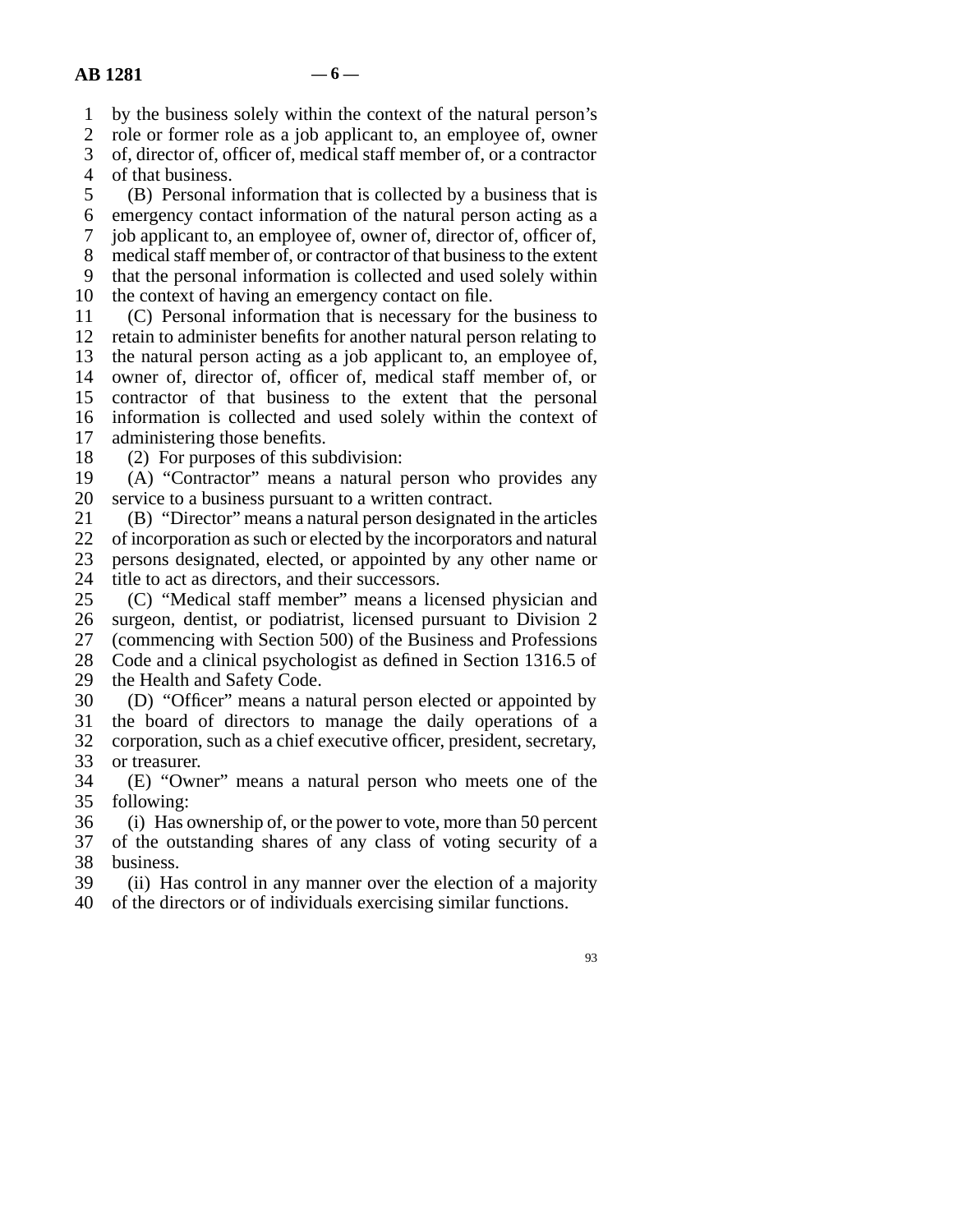line 1 (iii) Has the power to exercise a controlling influence over the 2 management of a company.

3 (3) This subdivision shall not apply to subdivision (b) of Section 4 1798.100 or Section 1798.150.

5 (4) This subdivision shall become inoperative on January 1, line 6 2021. *2022.*

 line 7 (i) Notwithstanding a business' obligations to respond to and 8 honor consumer rights requests pursuant to this title:

9 (1) A time period for a business to respond to any verified 10 consumer request may be extended by up to 90 additional days 11 where necessary, taking into account the complexity and number 12 of the requests. The business shall inform the consumer of any 13 such extension within 45 days of receipt of the request, together 14 with the reasons for the delay.

15 (2) If the business does not take action on the request of the 16 consumer, the business shall inform the consumer, without delay 17 and at the latest within the time period permitted of response by 18 this section, of the reasons for not taking action and any rights the

19 consumer may have to appeal the decision to the business.

20 (3) If requests from a consumer are manifestly unfounded or 21 excessive, in particular because of their repetitive character, a 22 business may either charge a reasonable fee, taking into account 23 the administrative costs of providing the information or 24 communication or taking the action requested, or refuse to act on 25 the request and notify the consumer of the reason for refusing the the request and notify the consumer of the reason for refusing the 26 request. The business shall bear the burden of demonstrating that 27 any verified consumer request is manifestly unfounded or 28 excessive.

29  $\qquad$  (j) A business that discloses personal information to a service 30 provider shall not be liable under this title if the service provider 31 receiving the personal information uses it in violation of the 32 restrictions set forth in the title, provided that, at the time of 33 disclosing the personal information, the business does not have 34 actual knowledge, or reason to believe, that the service provider 35 intends to commit such a violation. A service provider shall 36 likewise not be liable under this title for the obligations of a 37 business for which it provides services as set forth in this title.

38 (k) This title shall not be construed to require a business to 39 collect personal information that it would not otherwise collect in 40 the ordinary course of its business, retain personal information for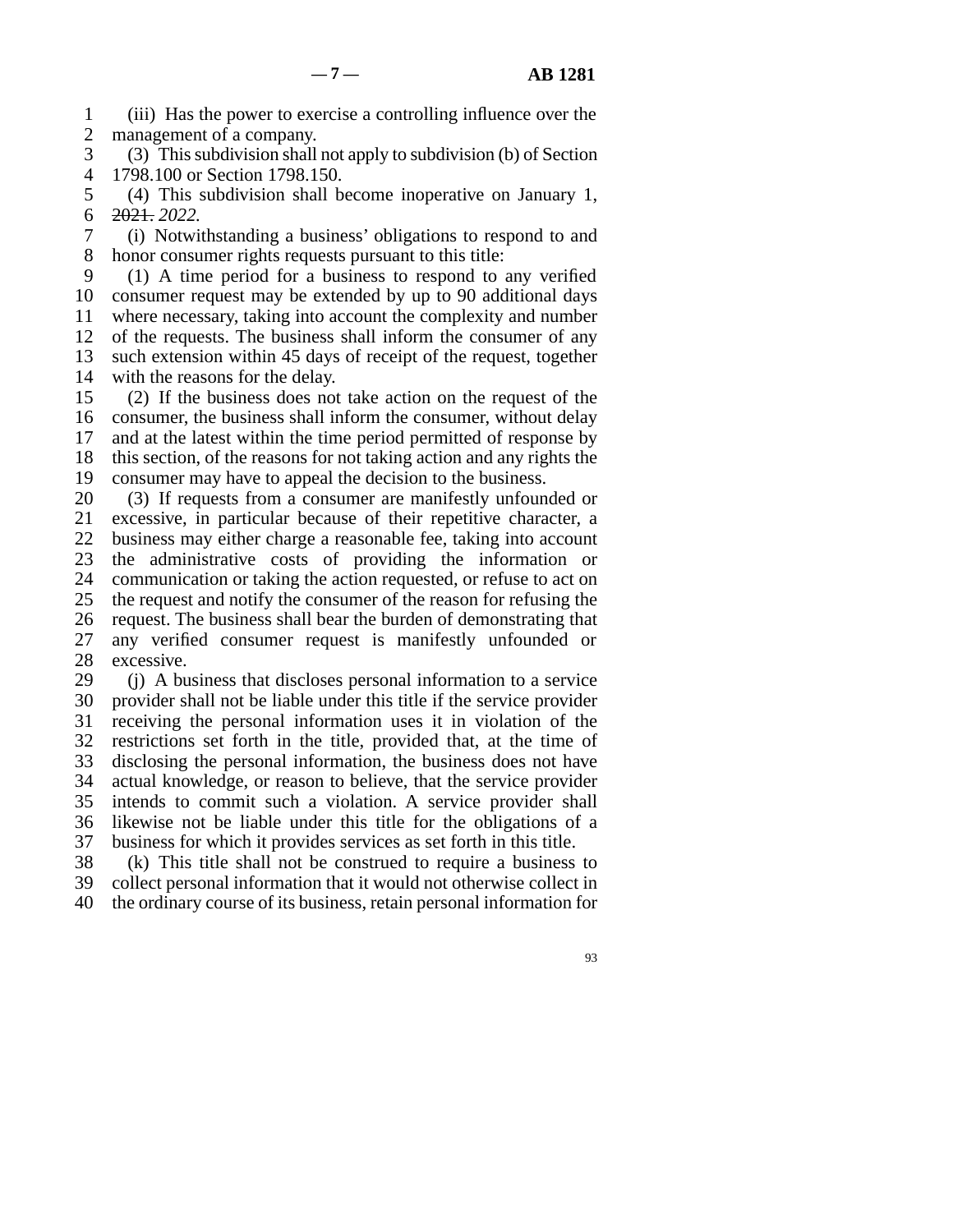line 1 longer than it would otherwise retain such information in the

2 ordinary course of its business, or reidentify or otherwise link<br>3 information that is not maintained in a manner that would be

information that is not maintained in a manner that would be 4 considered personal information.

5 (*l*) The rights afforded to consumers and the obligations imposed 6 on the business in this title shall not adversely affect the rights and 7 freedoms of other consumers.

8 (m) The rights afforded to consumers and the obligations 9 imposed on any business under this title shall not apply to the 10 extent that they infringe on the noncommercial activities of a 11 person or entity described in subdivision (b) of Section 2 of Article 12 I of the California Constitution.

13 (n) (1) The obligations imposed on businesses by Sections line 14 1798.100, 1798.105, 1798.110, 1798.115, 1798.130, and 1798.135 15 shall not apply to personal information reflecting a written or verbal 16 communication or a transaction between the business and the 17 consumer, where the consumer is a natural person who is acting 18 as an employee, owner, director, officer, or contractor of a 19 company, partnership, sole proprietorship, non-profit, *nonprofit*, 20 or government agency and whose communications or transaction 21 with the business occur solely within the context of the business 22 conducting due diligence regarding, or providing or receiving a 23 product or service to or from such company, partnership, sole 24 proprietorship, non-profit, *nonprofit*, or government agency.<br>25 (2) For purposes of this subdivision:

 $(2)$  For purposes of this subdivision:

26 (A) "Contractor" means a natural person who provides any service to a business pursuant to a written contract. service to a business pursuant to a written contract.

28 (B) "Director" means a natural person designated in the articles 29 of incorporation as such or elected by the incorporators and natural 30 persons designated, elected, or appointed by any other name or 31 title to act as directors, and their successors.

32 (C) "Officer" means a natural person elected or appointed by 33 the board of directors to manage the daily operations of a 34 corporation, such as a chief executive officer, president, secretary, 35 or treasurer.

36 (D) "Owner" means a natural person who meets one of the 37 following:

38 (i) Has ownership of, or the power to vote, more than 50 percent

39 of the outstanding shares of any class of voting security of a 40 business.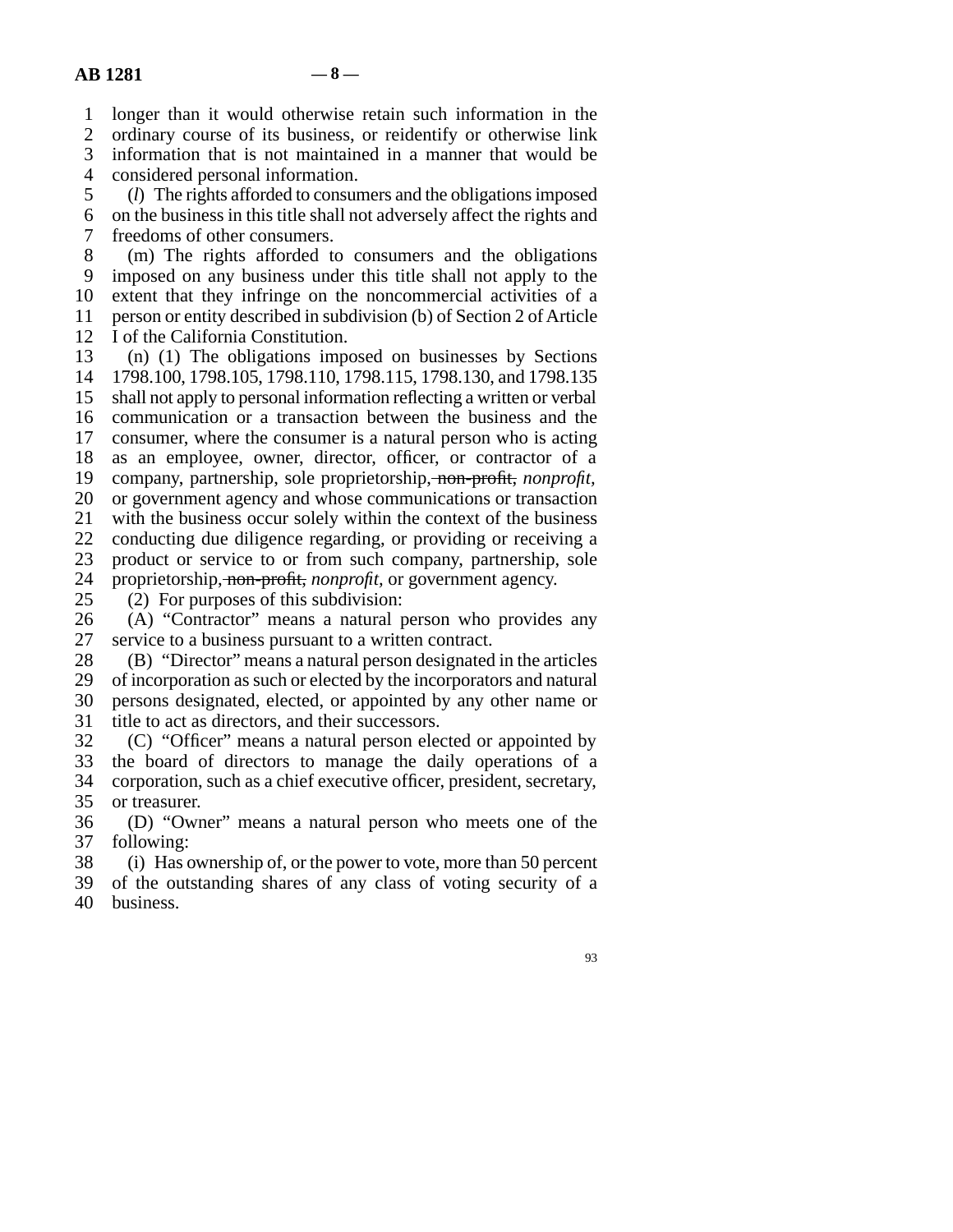line 1 (ii) Has control in any manner over the election of a majority 2 of the directors or of individuals exercising similar functions. line 3 (iii) Has the power to exercise a controlling influence over the 4 management of a company. 5 (3) This subdivision shall become inoperative on January 1, line 6 2021. *2022.* line 7 *SEC. 2. This act shall become operative only if the voters do*  8 *not approve any ballot proposition that amends Section 1798.145*  line 9 *of the Civil Code at the November 3, 2020, statewide general*  10 *election*. 11 SECTION 1. Title 1.81.7 (commencing with Section 1798.300) 12 is added to Part 4 of Division 3 of the Civil Code, to read:  $13$ 14 TITLE 1.81.7. FACIAL RECOGNITION TECHNOLOGY 15 DISCLOSURE 16  $17$  1798.300. (a) For the purposes of this title: 18 (1) "Clear and conspicuous" means in larger type than the 19 surrounding text, or in contrasting type, font, or color to the 20 surrounding text of the same size, or set off from the surrounding 21 text of the same size by symbols and other marks that call attention 22 to the language. 23  $(2)$  "Facial recognition technology" means a software application 24 that analyzes facial features from a digital image or video for the<br>25 purpose of automatically identifying a specific individual. purpose of automatically identifying a specific individual. 26 (b) A business in California that uses facial recognition 27 technology shall disclose the usage of facial recognition technology 28 in a physical sign at the entrance of every location that uses facial 29 recognition technology. This sign shall be clear and conspicuous.  $\delta$  (1) The sign shall be displayed in a manner that ensures that an 31 individual can read the sign before the business captures a digital 32 image or video of the individual that can be analyzed using facial 33 recognition technology.  $\frac{1}{2}$  The sign shall include information about where an individual 35 can find more information about the purposes for which the 36 business uses facial recognition technology. 37  $\left( e \right)$  (1) A business that fails to comply with subdivision (b) shall 38 be liable for a civil penalty of up to seventy-five dollars (\$75) for

39 each violation, not to exceed seven thousand five hundred dollars

40 (\$7,500) annually. That penalty shall be assessed and recovered